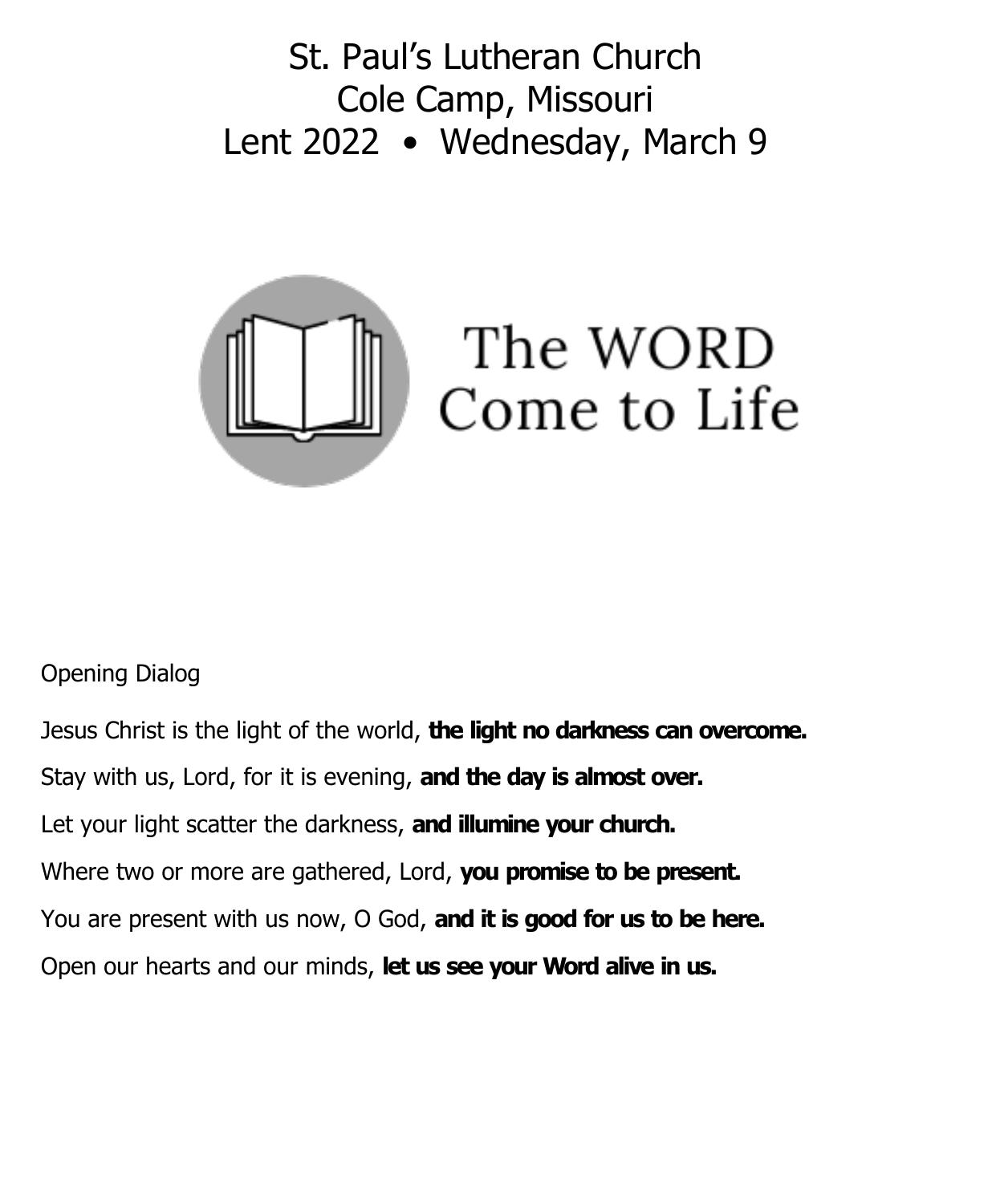#### God, your word is like  $Al - might - y$ cast seed  $in - to$ the ground; 1  $sa - tan - ic$ not the foe this  $ho$ seed re - move,  $\overline{2}$ Let sly  $1y$ the world's de - ceit - ful cares the plant de - stroy, Let  $ris - ing$ 3 not pre-cious seed is sown, life - giv - ing when the grace be - stow,  $\overline{\mathcal{L}}$  $So$ of heav'n de-scend and righ-teous fruits a - bound. now let the dew ev - 'ry heart to bring forth fruits of love. but give it root in hun-dred-fold the fruits of peace and joy. yield but **let** it a all whose souls the truth re-ceive its sav-ing pow'r may know. that

Almighty God, Your Word Is Cast

Text: John Cawood, 1775-1852, alt. Music: ST. FLAVIAN, J. Day, Psalter, 1562

#### **Greeting**

We are gathered this evening for worship in the name of the Father, and of the ☩ Son, and of the Holy Spirit. **Amen.**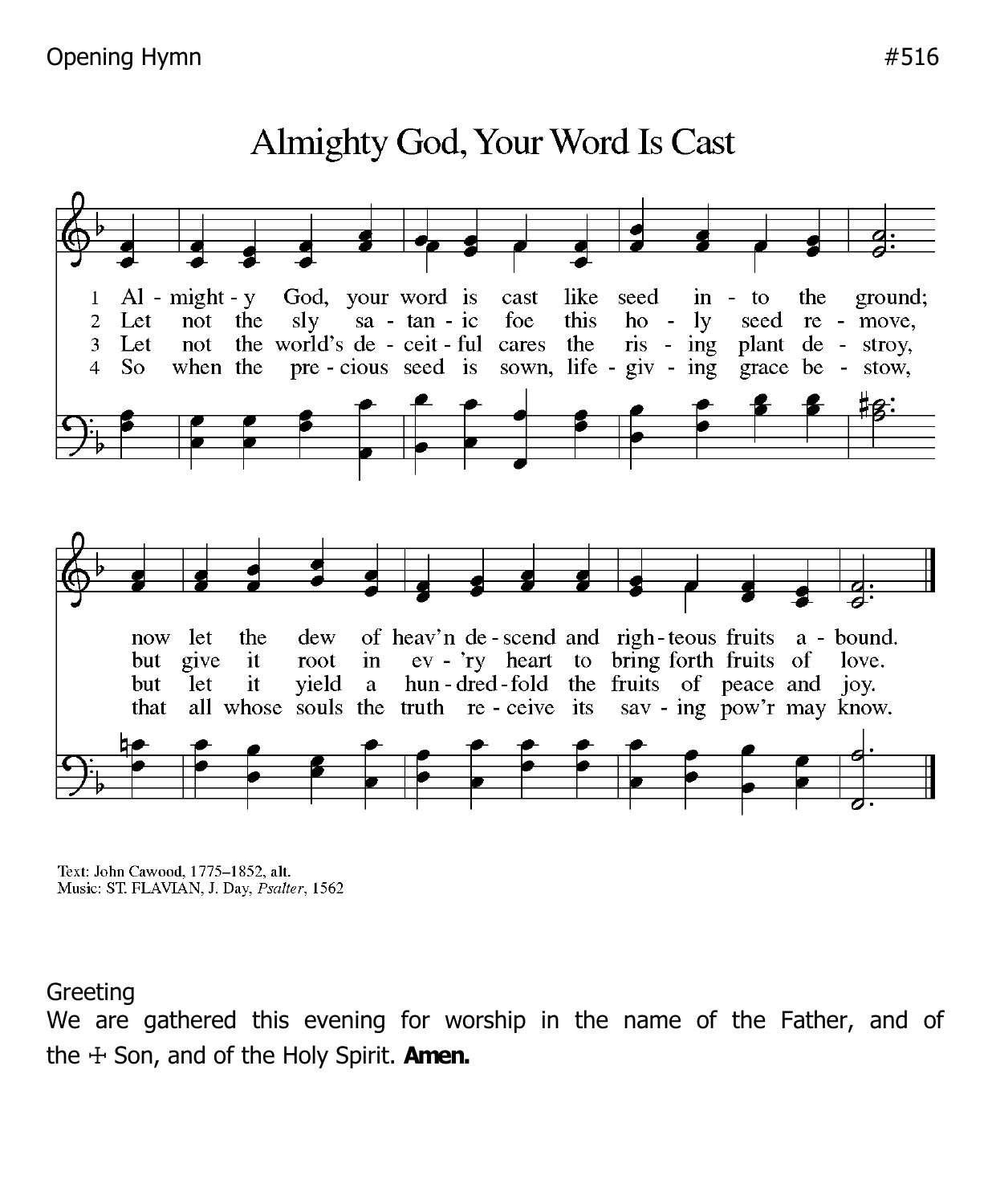### Prayer

## Let us pray… **Almighty God, we thank you for planting in us the seed of your word. By your Holy Spirit help us to receive it with joy, live according to it, and grow in faith and hope and love, through Jesus Christ, our Savior and Lord. Amen.**

## Visio Divina Mark 4:1-9

<sup>1</sup>Again [Jesus] began to teach beside the sea. Such a very large crowd gathered around him that he got into a boat on the sea and sat there, while the whole crowd was beside the sea on the land. <sup>2</sup>He began to teach them many things in parables, and in his teaching he said to them:  $3$ Listen! A sower went out to sow.  $4$ And as he sowed, some seed fell on the path, and the birds came and ate it up. <sup>5</sup>Other seed fell on rocky ground, where it did not have much soil, and it sprang up quickly, since it had no depth of soil. <sup>6</sup>And when the sun rose, it was scorched; and since it had no root, it withered away. <sup>7</sup>Other seed fell among thorns, and the thorns grew up and choked it, and it yielded no grain. <sup>8</sup>Other seed fell into good soil and brought forth grain, growing up and increasing and yielding thirty and sixty and a hundredfold." <sup>9</sup>And he said, "Let anyone with ears to hear listen!"

Creatio Divina

Prayers

Hear us, O God. **Your mercy is great.**

The Lord's Prayer

Hear, O Lord, the prayer you taught us to pray..........**Our Father, who art in heaven, hallowed be thy name, thy kingdom come, thy will be done, on earth as it is in heaven. Give us this day our daily bread; and forgive us our trespasses, as we forgive those who trespass against us; and lead us not into temptation, but deliver us from evil. For thine is the kingdom, and the power, and the glory, forever and ever. Amen.**

Blessing God, the Source of glory, God, the Word of life, God, the Spirit of truth ☩ bless you all, now and forever. **Amen.**